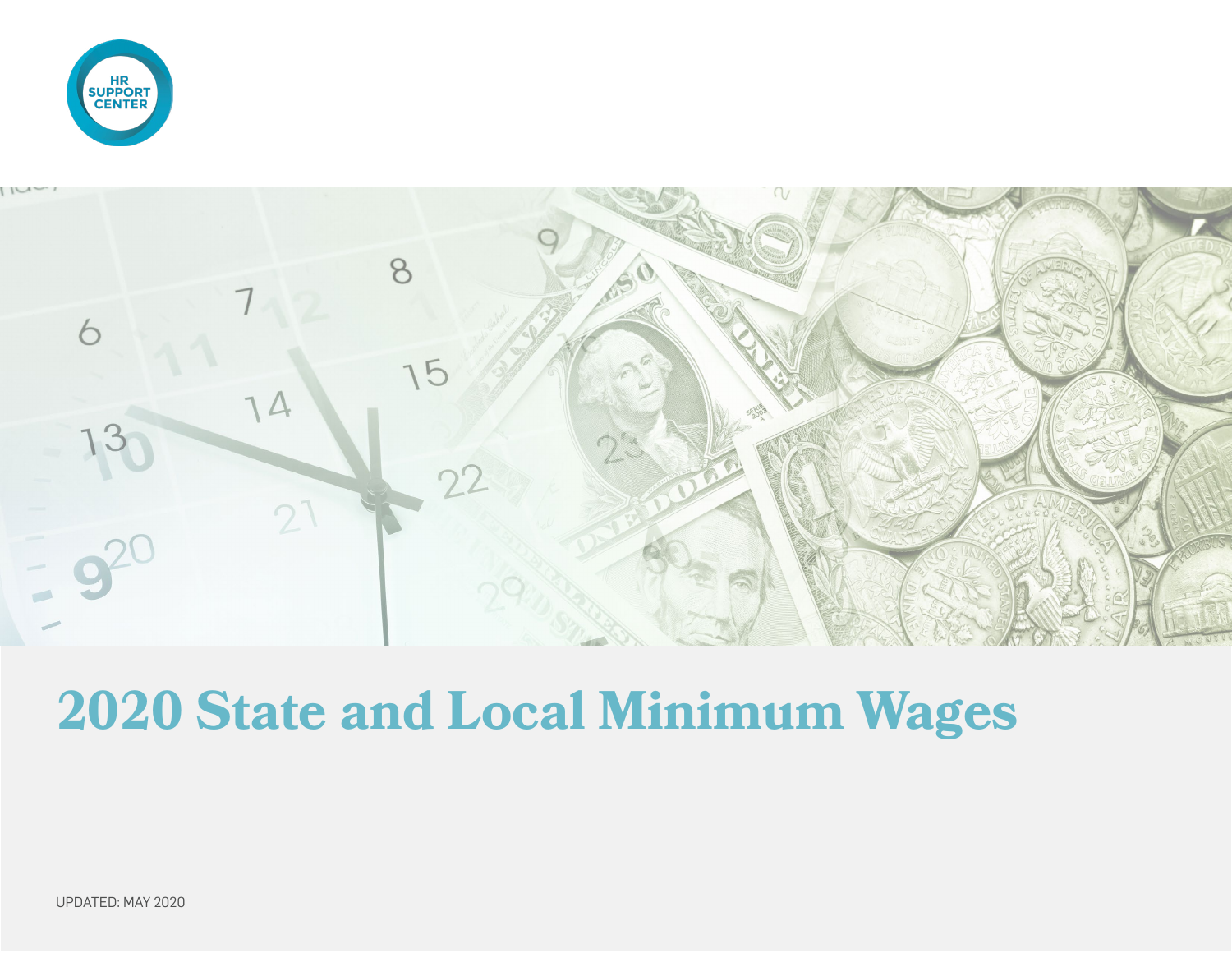The federal Fair Labor Standards Act (FLSA) establishes minimum wage and overtime requirements for employers in the private sector and federal, state, and local governments. The current federal minimum wage is \$7.25 per hour. Covered nonexempt employees must receive overtime pay for hours worked over 40 per workweek (any fixed and regularly recurring period of 168 hours — seven consecutive 24-hour periods) at a rate not less than one and one-half times the regular rate of pay.

Many states and localities also have minimum wage laws. If an employee is covered by more than one minimum wage law, the employee is entitled to the higher minimum wage. Review local minimum wages beginning on page [11.](#page-10-0)

This chart reflects the current state and local minimum wages in effect as of January 1, 2020, as well as future enacted increases. Review the coverage requirements applicable to states or localities where you conduct business to determine which minimum wage rates are applicable to your employees. If there is no information listed in the state's "Coverage" box, then the state minimum wage law generally applies to all employers. If a state does not have a minimum wage law, then employers must comply with the FLSA. Finally, if there is no information in the chart's "Premium Pay" box, then compliance with the FLSA is also required.

| <b>JURISDICTION</b> | <b>COVERAGE</b>                                                                        | <b>MINIMUM WAGE AS</b> | <b>FUTURE</b><br><b>MINIMUM WAGE</b> | <b>EFFECTIVE</b><br><b>FUTURE DATE</b> | <b>PREMIUM PAY AFTER</b><br><b>DESIGNATED HOURS ±</b>                                                                                                                                                                                                    |                                                                                                     |
|---------------------|----------------------------------------------------------------------------------------|------------------------|--------------------------------------|----------------------------------------|----------------------------------------------------------------------------------------------------------------------------------------------------------------------------------------------------------------------------------------------------------|-----------------------------------------------------------------------------------------------------|
|                     |                                                                                        | OF JANUARY 1, 2020     |                                      |                                        | <b>DAILY</b>                                                                                                                                                                                                                                             | <b>WEEKLY</b>                                                                                       |
| Alabama             | Alabama has no state minimum<br>wage law. Employers must abide<br>by the federal FLSA. | \$7.25                 |                                      |                                        |                                                                                                                                                                                                                                                          |                                                                                                     |
| Alaska              |                                                                                        | \$10.19                |                                      |                                        | 8                                                                                                                                                                                                                                                        | 40                                                                                                  |
|                     |                                                                                        |                        |                                      |                                        | Under a voluntary flexible work hour plan<br>approved by the Alaska Department of Labor, a<br>after 8 hours.<br>The premium overtime pay requirement on<br>either a daily or weekly basis is not applicable to<br>employers with fewer than 4 employees. | 10-hour day, 40-hour workweek may be instituted<br>with premium pay after 10 hours a day instead of |
| Arizona             |                                                                                        | \$12.00                |                                      |                                        |                                                                                                                                                                                                                                                          |                                                                                                     |
| <b>Arkansas</b>     | Employers with 4 or more<br>employees.                                                 | \$10.00                | \$11.00                              | 1/1/2021                               |                                                                                                                                                                                                                                                          | 40                                                                                                  |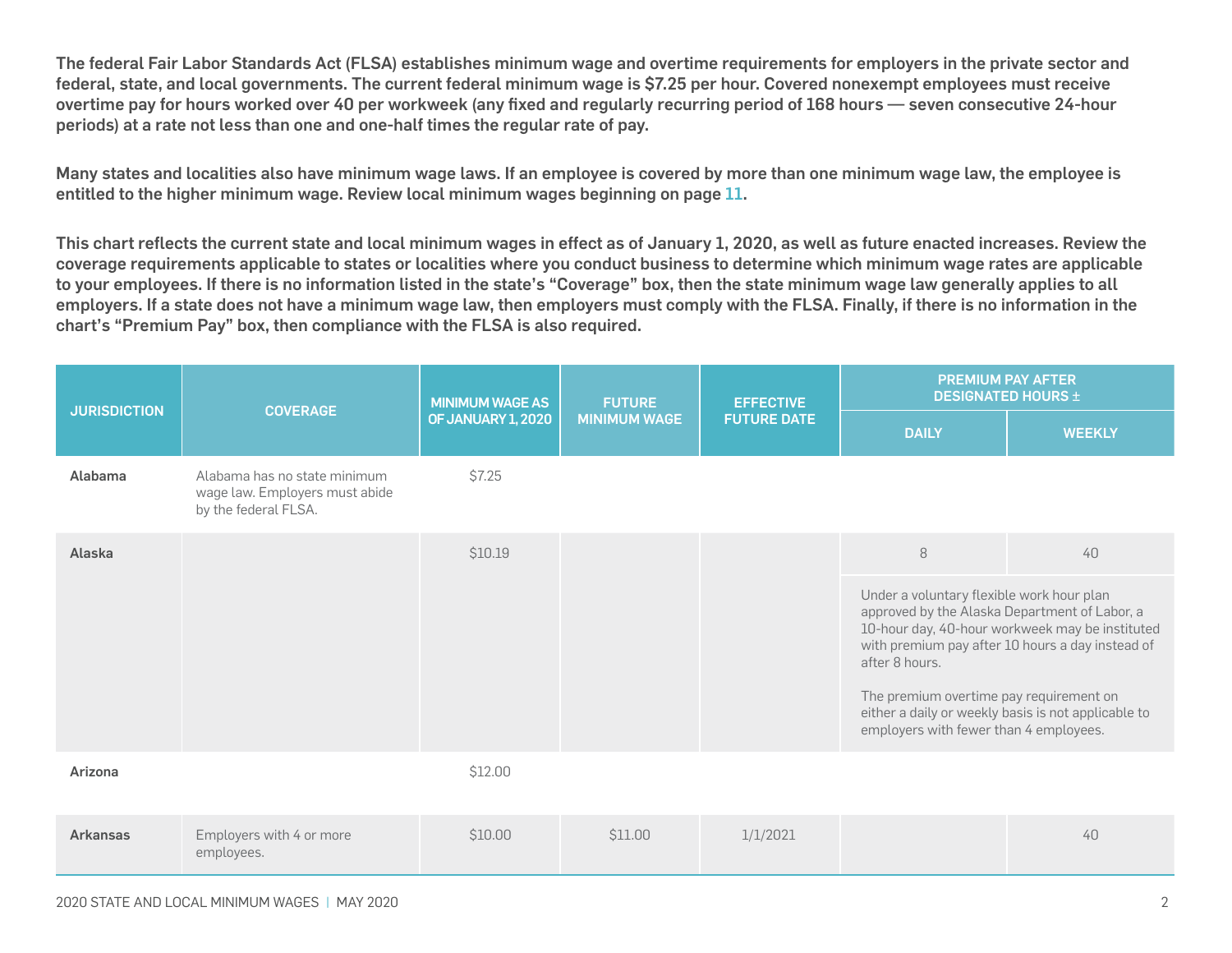|                     | <b>COVERAGE</b>                           | <b>MINIMUM WAGE AS</b><br>OF JANUARY 1, 2020 | <b>FUTURE</b><br><b>MINIMUM WAGE</b> | <b>EFFECTIVE</b><br><b>FUTURE DATE</b> | <b>PREMIUM PAY AFTER</b><br><b>DESIGNATED HOURS ±</b>                                                                                                                                                                 |                                                                                     |
|---------------------|-------------------------------------------|----------------------------------------------|--------------------------------------|----------------------------------------|-----------------------------------------------------------------------------------------------------------------------------------------------------------------------------------------------------------------------|-------------------------------------------------------------------------------------|
| <b>JURISDICTION</b> |                                           |                                              |                                      |                                        | <b>DAILY</b>                                                                                                                                                                                                          | <b>WEEKLY</b>                                                                       |
| <b>California</b>   | Small employers<br>$(1 - 25$ employees)   | \$12.00                                      | \$13.00<br>\$14.00<br>\$15.00        | 1/1/2021<br>1/1/2022<br>1/1/2023       | Over 8: Time and a<br>half<br>Over 12:<br>Double time                                                                                                                                                                 | Over 40: Time and<br>a half<br>On 7 <sup>th</sup> day: First 8<br>hours, time and a |
|                     | Large employers<br>(26 or more employees) | \$13.00                                      | \$14.00<br>\$15.00<br>\$15.00        | 1/1/2021<br>1/1/2022<br>1/1/2023       |                                                                                                                                                                                                                       | half; over 8 hours on<br>7 <sup>th</sup> day, double time                           |
|                     |                                           |                                              |                                      |                                        | Time and a half: 1) Any work in excess of 8 hours<br>in one workday, 2) any work in excess of 40 hours<br>in one workweek, and 3) the first 8 hours worked<br>on the 7 <sup>th</sup> day of work in any one workweek. |                                                                                     |
|                     |                                           |                                              |                                      |                                        | one day, and 2) any work in excess of 8 hours on<br>any 7 <sup>th</sup> day of a workweek.                                                                                                                            | Double time: 1) Any work in excess of 12 hours in                                   |

Exceptions apply to an alternative workweek and for time spent commuting. [\(See Labor Code § 510\)](http://leginfo.legislature.ca.gov/faces/codes_displaySection.xhtml?lawCode=LAB§ionNum=510.)

| Colorado                       | Minimum wage rate and overtime<br>provisions applicable to retail<br>and service, commercial support<br>service, food and beverage, and<br>health and medical industries. | \$12.00 |                                          |                                              | 12                                                                                                      | 40                                                     |
|--------------------------------|---------------------------------------------------------------------------------------------------------------------------------------------------------------------------|---------|------------------------------------------|----------------------------------------------|---------------------------------------------------------------------------------------------------------|--------------------------------------------------------|
| Connecticut                    |                                                                                                                                                                           | \$11.00 | \$12.00<br>\$13.00<br>\$14.00<br>\$15.00 | 9/1/2020<br>8/1/2021<br>7/1/2022<br>6/1/2023 | In restaurants and hotel restaurants, for the 7 <sup>th</sup><br>at time and one-half the minimum rate. | 40<br>consecutive day of work, premium pay is required |
| <b>Delaware</b>                |                                                                                                                                                                           | \$9.25  |                                          |                                              |                                                                                                         |                                                        |
| District of<br>Columbia (D.C.) |                                                                                                                                                                           | \$14.00 | \$15.00                                  | 7/1/2020                                     |                                                                                                         | 40                                                     |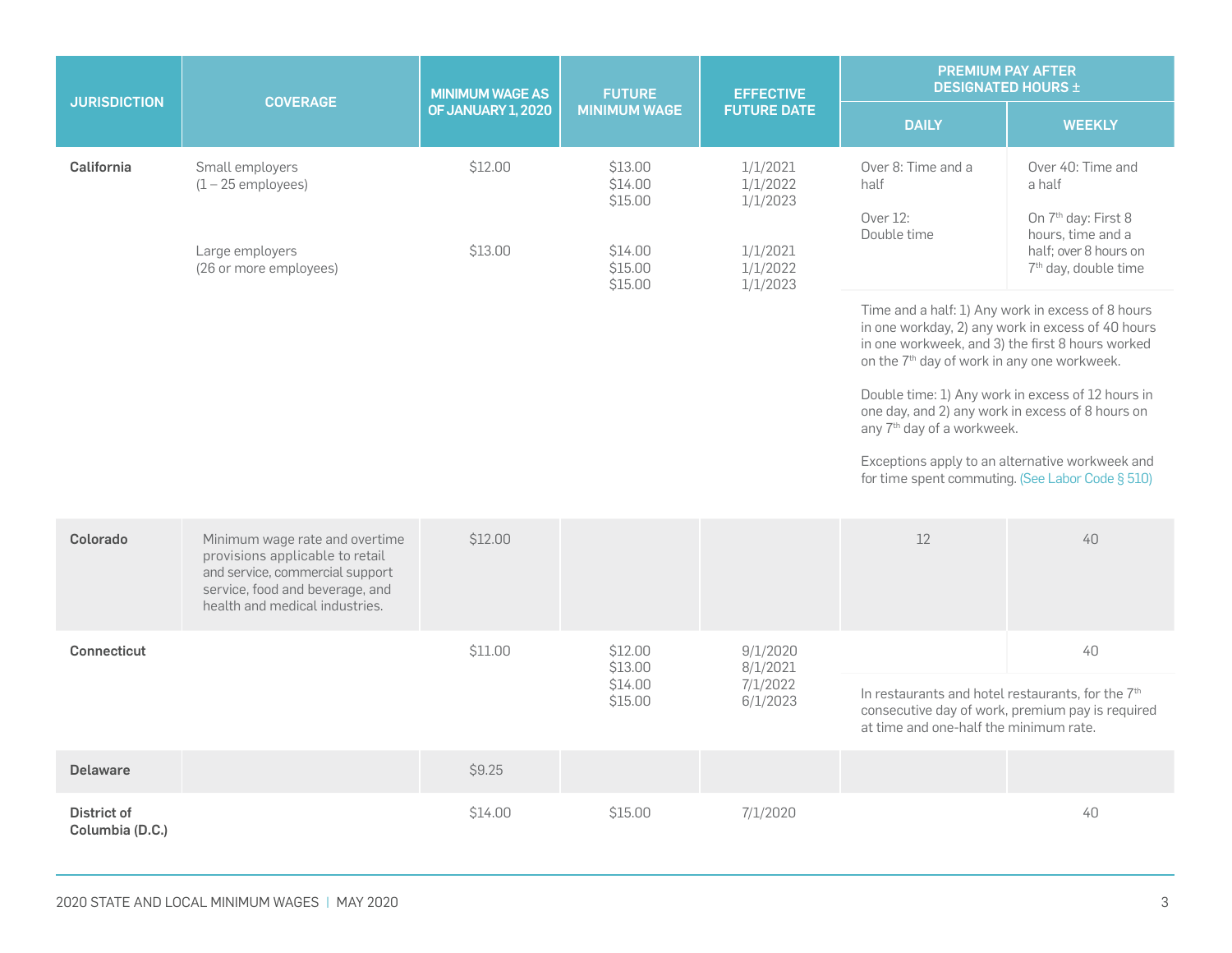| <b>JURISDICTION</b> | <b>COVERAGE</b>                                                                                                                                            | <b>MINIMUM WAGE AS</b>    | <b>FUTURE</b><br><b>MINIMUM WAGE</b>                           | <b>EFFECTIVE</b><br><b>FUTURE DATE</b>                               | PREMIUM PAY AFTER<br><b>DESIGNATED HOURS ±</b> |                                                                                                    |
|---------------------|------------------------------------------------------------------------------------------------------------------------------------------------------------|---------------------------|----------------------------------------------------------------|----------------------------------------------------------------------|------------------------------------------------|----------------------------------------------------------------------------------------------------|
|                     |                                                                                                                                                            | <b>OF JANUARY 1, 2020</b> |                                                                |                                                                      | <b>DAILY</b>                                   | <b>WEEKLY</b>                                                                                      |
| <b>Florida</b>      |                                                                                                                                                            | \$8.56                    |                                                                |                                                                      |                                                |                                                                                                    |
| Georgia             | Employers with 6 or more<br>employees, excluding employment<br>subject to the FLSA when the                                                                | \$7.25<br>(\$5.15 if not  |                                                                |                                                                      |                                                |                                                                                                    |
|                     | federal rate is greater than the<br>state rate.                                                                                                            | covered by FLSA)          |                                                                |                                                                      |                                                |                                                                                                    |
| Hawaii              | An employee earning a guaranteed<br>monthly compensation of \$2,000<br>or more is exempt from the state<br>minimum wage and overtime law.                  | \$10.10                   |                                                                |                                                                      |                                                | 40                                                                                                 |
|                     | The state law excludes from<br>coverage any employment that is<br>subject to the federal FLSA unless<br>the state wage rate is higher than<br>the federal. |                           |                                                                |                                                                      |                                                |                                                                                                    |
| Idaho               |                                                                                                                                                            | \$7.25                    |                                                                |                                                                      |                                                |                                                                                                    |
| <b>Illinois</b>     | Employers with 4 or more<br>employees, excluding family<br>members.                                                                                        | \$9.25                    | \$10.00<br>\$11.00<br>\$12.00<br>\$13.00<br>\$14.00<br>\$15.00 | 7/1/2020<br>1/1/2021<br>1/1/2022<br>1/1/2023<br>1/1/2024<br>1/1/2025 |                                                | 40                                                                                                 |
| Indiana             | Employers with 2 or more<br>employees.                                                                                                                     | \$7.25                    |                                                                |                                                                      |                                                | 40                                                                                                 |
| lowa                |                                                                                                                                                            | \$7.25                    |                                                                |                                                                      |                                                |                                                                                                    |
| Kansas              | Excludes from coverage any<br>employment that is subject to<br>the FLSA.                                                                                   | \$7.25                    |                                                                |                                                                      |                                                | 46<br>Note: Federal law<br>requires overtime once<br>an employee has worked<br>40 hours in a week. |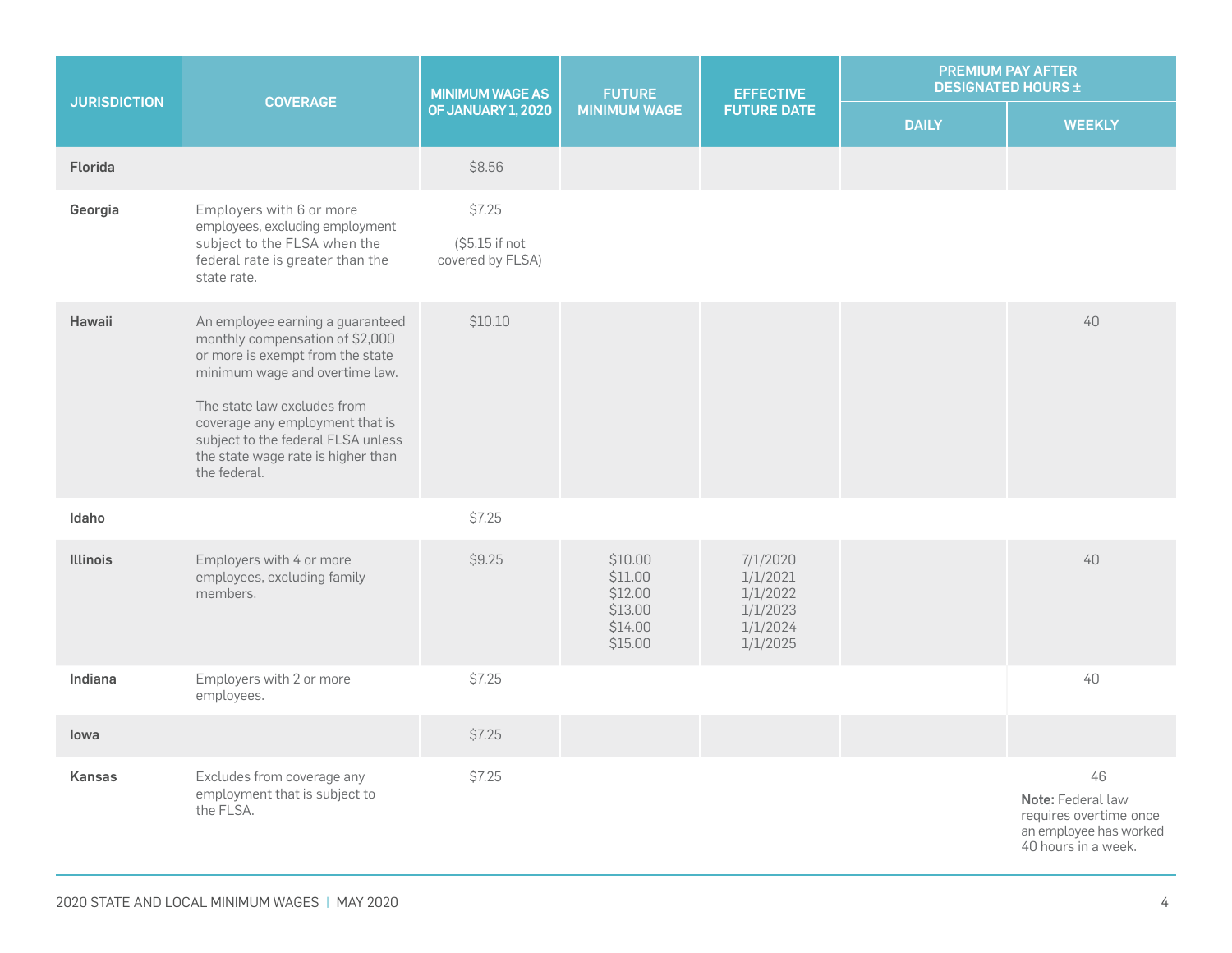| <b>JURISDICTION</b> | <b>COVERAGE</b>                                         | <b>MINIMUM WAGE AS</b>                         | <b>FUTURE</b>                                                             | <b>EFFECTIVE</b><br><b>FUTURE DATE</b>                                           | PREMIUM PAY AFTER<br><b>DESIGNATED HOURS ±</b>                                                                                                                                                                                  |                           |
|---------------------|---------------------------------------------------------|------------------------------------------------|---------------------------------------------------------------------------|----------------------------------------------------------------------------------|---------------------------------------------------------------------------------------------------------------------------------------------------------------------------------------------------------------------------------|---------------------------|
|                     |                                                         | OF JANUARY 1, 2020                             | <b>MINIMUM WAGE</b>                                                       |                                                                                  | <b>DAILY</b>                                                                                                                                                                                                                    | <b>WEEKLY</b>             |
| Kentucky            |                                                         | \$7.25                                         |                                                                           |                                                                                  |                                                                                                                                                                                                                                 | 40<br>7 <sup>th</sup> day |
|                     |                                                         |                                                |                                                                           |                                                                                  | The 7 <sup>th</sup> day overtime law, which is separate<br>from the minimum wage law, differs in coverage<br>and requires premium pay on the 7 <sup>th</sup> day for<br>those employees who work 7 days in any one<br>workweek. |                           |
| Louisiana           | No state minimum wage law, FLSA<br>compliance required. | \$7.25                                         |                                                                           |                                                                                  |                                                                                                                                                                                                                                 |                           |
| Maine               |                                                         | \$12.00                                        |                                                                           |                                                                                  |                                                                                                                                                                                                                                 | $40\,$                    |
| Maryland            |                                                         | Small employers<br>(14 or fewer<br>employees): |                                                                           |                                                                                  |                                                                                                                                                                                                                                 |                           |
|                     |                                                         | \$11.00                                        | \$11.60<br>\$12.20<br>\$12.80<br>\$13.40<br>\$14.00<br>\$14.60<br>\$15.00 | 1/1/2021<br>1/1/2022<br>1/1/2023<br>1/1/2024<br>1/1/2025<br>1/1/2026<br>7/1/2026 |                                                                                                                                                                                                                                 | 40                        |
|                     |                                                         | Large employers<br>(15 or more<br>employees):  |                                                                           |                                                                                  |                                                                                                                                                                                                                                 |                           |
|                     |                                                         | \$11.00                                        | \$11.75<br>\$12.50<br>\$13.25<br>\$14.00<br>\$15.00                       | 1/1/2021<br>1/1/2022<br>1/1/2023<br>1/1/2024<br>1/1/2025                         |                                                                                                                                                                                                                                 |                           |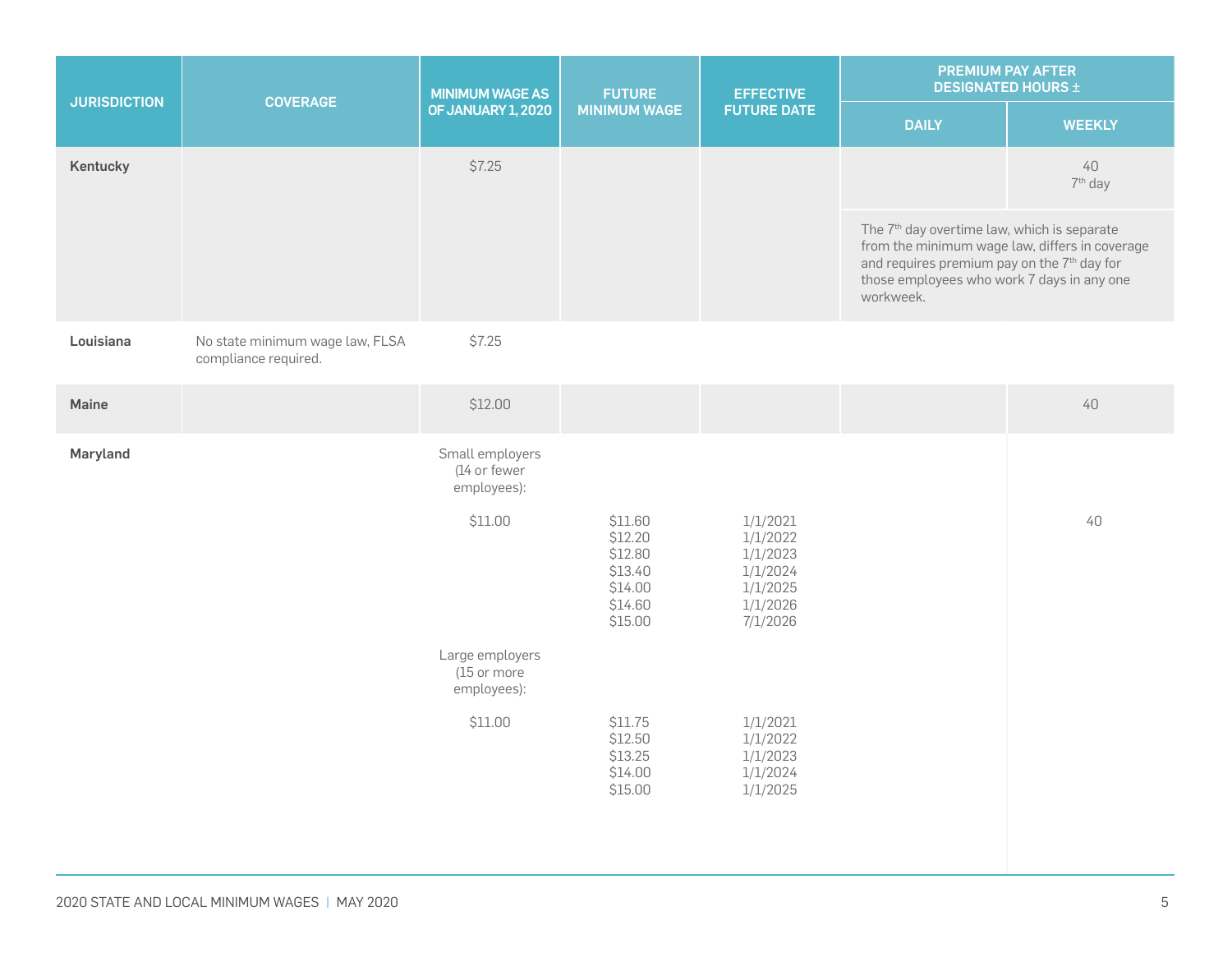|                      |                                                                                                                                                                                                                                | <b>MINIMUM WAGE AS</b> | <b>FUTURE</b>                                                                                             | <b>EFFECTIVE</b>                                                                                                     |                                     | <b>PREMIUM PAY AFTER</b><br><b>DESIGNATED HOURS ±</b> |
|----------------------|--------------------------------------------------------------------------------------------------------------------------------------------------------------------------------------------------------------------------------|------------------------|-----------------------------------------------------------------------------------------------------------|----------------------------------------------------------------------------------------------------------------------|-------------------------------------|-------------------------------------------------------|
| <b>JURISDICTION</b>  | <b>COVERAGE</b>                                                                                                                                                                                                                | OF JANUARY 1, 2020     | <b>MINIMUM WAGE</b>                                                                                       | <b>FUTURE DATE</b>                                                                                                   | <b>DAILY</b>                        | <b>WEEKLY</b>                                         |
| <b>Massachusetts</b> |                                                                                                                                                                                                                                | \$12.75                | \$13.50<br>\$14.25<br>\$15.00                                                                             | 1/1/2021<br>1/1/2022<br>1/1/2023                                                                                     |                                     | 40                                                    |
| Michigan             | Employers with 2 or more<br>employees, excluding employment<br>subject to the FLSA unless the<br>state wage rate is higher than<br>the federal.                                                                                | \$9.65                 | \$9.87<br>\$10.10<br>\$10.33<br>\$10.56<br>\$10.80<br>\$11.04<br>\$11.29<br>\$11.54<br>\$11.79<br>\$12.00 | 1/1/2021<br>1/1/2022<br>1/1/2023<br>1/1/2024<br>1/1/2025<br>1/1/2026<br>1/1/2027<br>1/1/2028<br>1/1/2029<br>1/1/2030 |                                     | 40                                                    |
| <b>Minnesota</b>     | Small employers<br>(less than \$500,000 annual gross<br>revenues and certain hotels)<br>Large employers<br>(\$500,000 annual gross revenues)                                                                                   | \$8.15<br>\$10.00      |                                                                                                           |                                                                                                                      |                                     | 48<br>48                                              |
| Mississippi          | No state minimum wage law, FLSA<br>compliance required.                                                                                                                                                                        | \$7.25                 |                                                                                                           |                                                                                                                      |                                     |                                                       |
| <b>Missouri</b>      | In addition to the exemption for<br>federally covered employment,<br>the law exempts, among others,<br>employees of a retail or service<br>business with gross annual sales<br>or business receipts of less than<br>\$500,000. | \$9.45                 | \$10.30<br>\$11.15<br>\$12.00                                                                             | 1/1/2021<br>1/1/2022<br>1/1/2023                                                                                     | amusement or recreation businesses. | 40<br>Premium pay required after 52 hours in seasonal |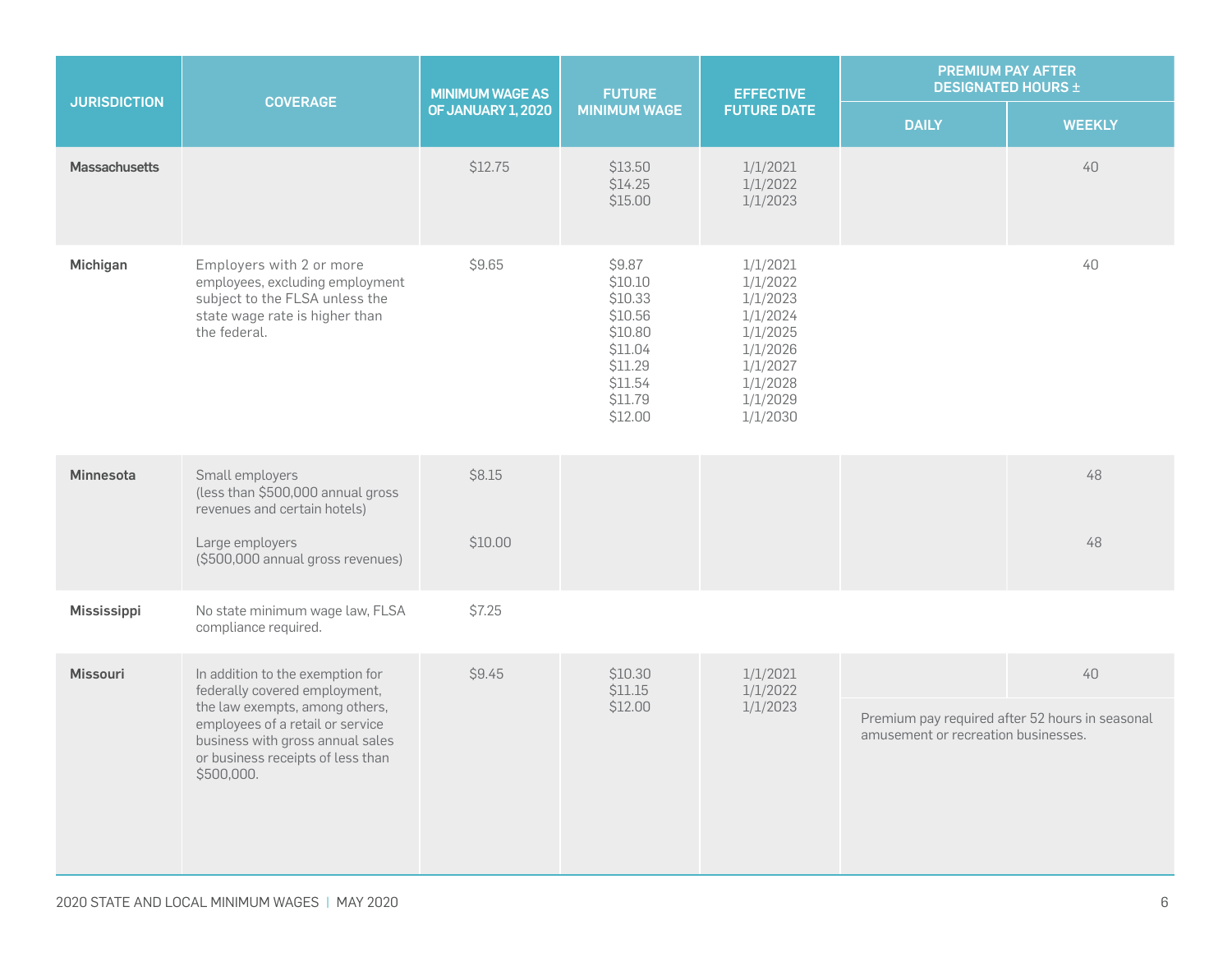| <b>JURISDICTION</b> | <b>COVERAGE</b>                                                                        | <b>MINIMUM WAGE AS</b>                                                                                                                                                                                                                             | <b>FUTURE</b>                                     | <b>EFFECTIVE</b>                                         | <b>PREMIUM PAY AFTER</b><br><b>DESIGNATED HOURS ±</b> |               |
|---------------------|----------------------------------------------------------------------------------------|----------------------------------------------------------------------------------------------------------------------------------------------------------------------------------------------------------------------------------------------------|---------------------------------------------------|----------------------------------------------------------|-------------------------------------------------------|---------------|
|                     |                                                                                        | OF JANUARY 1, 2020                                                                                                                                                                                                                                 | <b>MINIMUM WAGE</b>                               | <b>FUTURE DATE</b>                                       | <b>DAILY</b>                                          | <b>WEEKLY</b> |
| Montana             | General                                                                                | \$8.65 However,<br>if an individual<br>employee is<br>producing or is<br>moving goods<br>between states<br>or otherwise<br>covered by the FLSA,<br>that employee must<br>be paid the greater<br>of either the federal<br>or state minimum<br>wage. |                                                   |                                                          |                                                       | 40            |
|                     | Businesses not covered by the<br>FLSA with gross annual sales of<br>\$110,000 or less. | \$4.00                                                                                                                                                                                                                                             |                                                   |                                                          |                                                       |               |
| <b>Nebraska</b>     | Employers with 4 or more<br>employees.                                                 | \$9.00                                                                                                                                                                                                                                             |                                                   |                                                          |                                                       |               |
| Nevada              |                                                                                        |                                                                                                                                                                                                                                                    |                                                   |                                                          | $\, 8$                                                | 40            |
|                     | With benefits                                                                          | \$7.25                                                                                                                                                                                                                                             | \$8.00<br>\$8.75<br>\$9.50<br>\$10.25<br>\$11.00  | 7/1/2020<br>7/1/2021<br>7/1/2022<br>7/1/2023<br>7/1/2024 |                                                       |               |
|                     | Without benefits                                                                       | \$8.25                                                                                                                                                                                                                                             | \$9.00<br>\$9.75<br>\$10.50<br>\$11.25<br>\$12.00 | 7/1/2020<br>7/1/2021<br>7/1/2022<br>7/1/2023<br>7/1/2024 |                                                       |               |
| New Hampshire       |                                                                                        | \$7.25                                                                                                                                                                                                                                             |                                                   |                                                          |                                                       | 40            |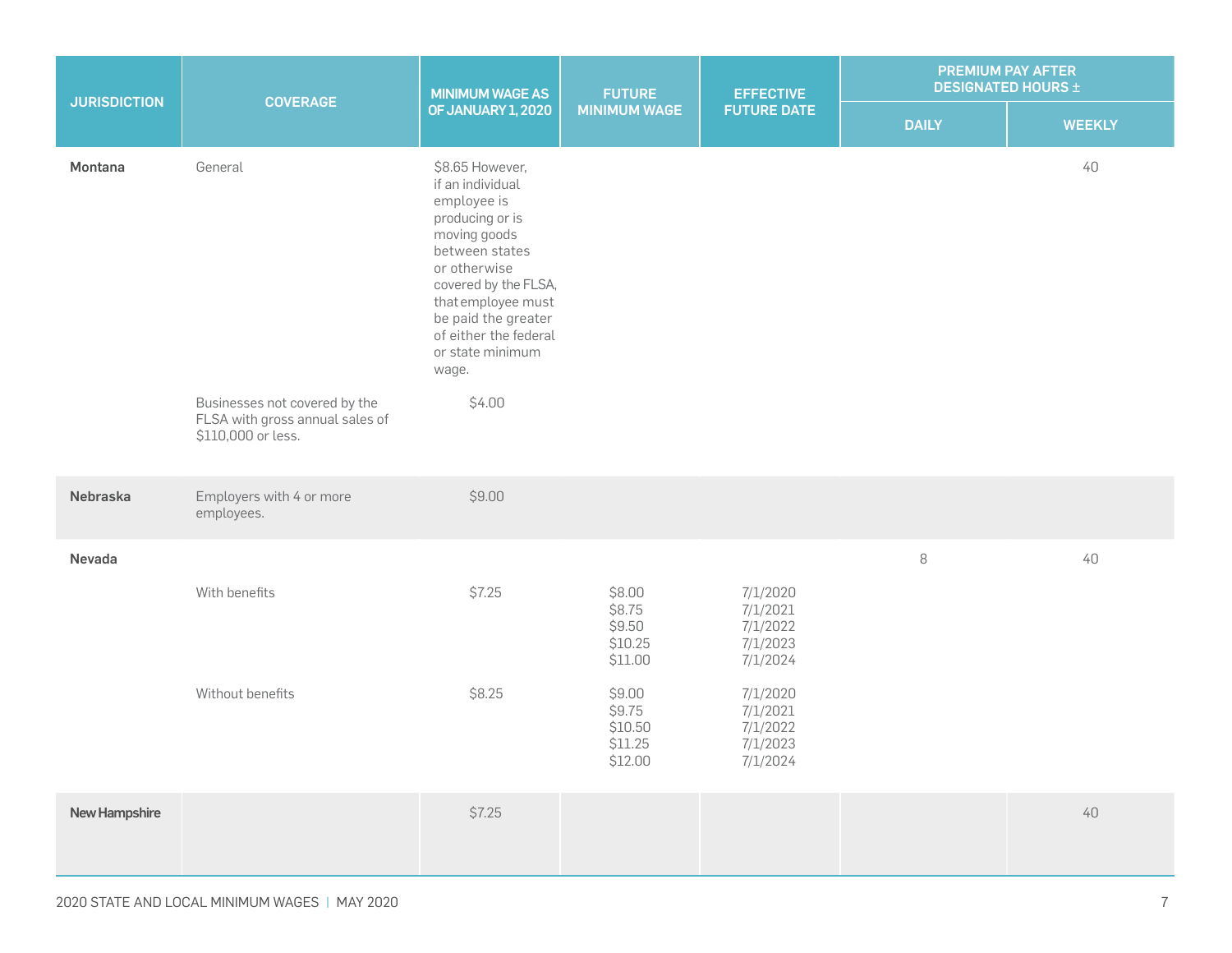|                       |                                                                                                       | <b>MINIMUM WAGE AS</b> | <b>FUTURE</b>                            | <b>EFFECTIVE</b>                             | <b>DESIGNATED HOURS ±</b>                                                                                  | <b>PREMIUM PAY AFTER</b> |
|-----------------------|-------------------------------------------------------------------------------------------------------|------------------------|------------------------------------------|----------------------------------------------|------------------------------------------------------------------------------------------------------------|--------------------------|
| <b>JURISDICTION</b>   | <b>COVERAGE</b>                                                                                       | OF JANUARY 1, 2020     | <b>MINIMUM WAGE</b>                      | <b>FUTURE DATE</b>                           | <b>DAILY</b>                                                                                               | <b>WEEKLY</b>            |
| <b>New Jersey</b>     |                                                                                                       | \$11.00                | \$12.00<br>\$13.00<br>\$14.00<br>\$15.00 | 1/1/2021<br>1/1/2022<br>1/1/2023<br>1/1/2024 |                                                                                                            | 40                       |
|                       | Seasonal and small employers<br>(fewer than 6 employees)                                              | \$10.30                | \$11.10<br>\$11.90<br>\$12.70<br>\$13.50 | 1/1/2021<br>1/1/2022<br>1/1/2023<br>1/1/2024 |                                                                                                            |                          |
| <b>New Mexico</b>     |                                                                                                       | \$9.00                 | \$10.50<br>\$11.50<br>\$12.00            | 1/1/2021<br>1/1/2022<br>1/1/2023             |                                                                                                            | 40                       |
| <b>New York</b>       | Greater New York State (annual<br>increases will continue until the<br>rate reaches \$15.00 per hour) | \$11.80                | \$12.50                                  | 12/31/2020                                   |                                                                                                            | 40                       |
| <b>North Carolina</b> |                                                                                                       | \$7.25                 |                                          |                                              |                                                                                                            | 40                       |
|                       |                                                                                                       |                        |                                          |                                              | Premium pay is required after 45 hours a<br>week in seasonal amusements or recreational<br>establishments. |                          |
| <b>North Dakota</b>   |                                                                                                       | \$7.25                 |                                          |                                              |                                                                                                            | $40\,$                   |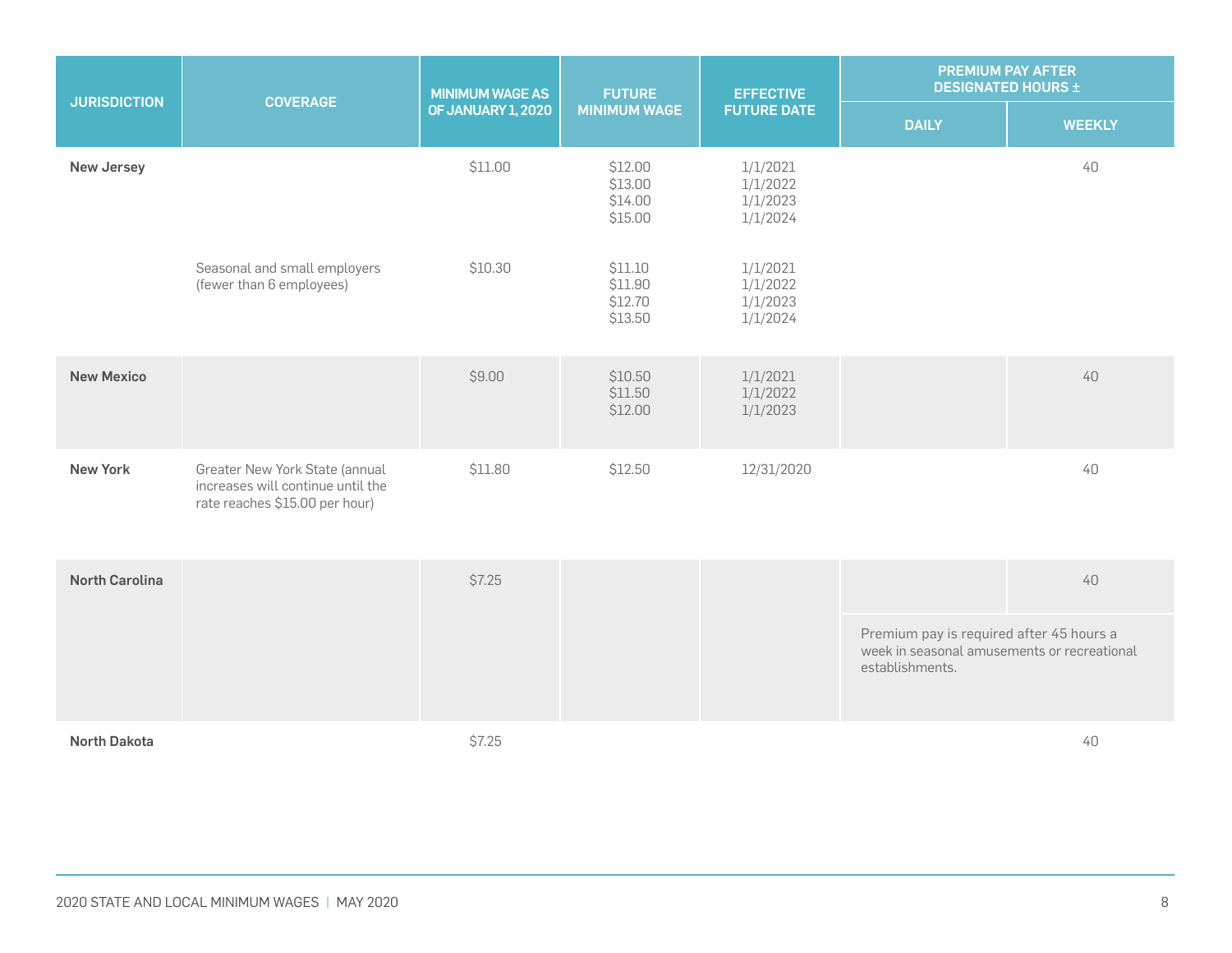|                       | <b>COVERAGE</b>                                                                                                                                                                       | <b>MINIMUM WAGE AS</b> | <b>FUTURE</b>                 | <b>EFFECTIVE</b>                 |                                                                                                                                                                                                                                               | <b>PREMIUM PAY AFTER</b><br><b>DESIGNATED HOURS ±</b> |
|-----------------------|---------------------------------------------------------------------------------------------------------------------------------------------------------------------------------------|------------------------|-------------------------------|----------------------------------|-----------------------------------------------------------------------------------------------------------------------------------------------------------------------------------------------------------------------------------------------|-------------------------------------------------------|
| <b>JURISDICTION</b>   |                                                                                                                                                                                       | OF JANUARY 1, 2020     | <b>MINIMUM WAGE</b>           | <b>FUTURE DATE</b>               | <b>DAILY</b>                                                                                                                                                                                                                                  | <b>WEEKLY</b>                                         |
| Ohio                  | Employers with annual gross<br>receipts of more than \$319,000.<br>Employers with annual gross<br>receipts of \$319,000 or less<br>must pay no less than the federal<br>minimum wage. | \$8.70<br>\$7.25       |                               |                                  |                                                                                                                                                                                                                                               | 40                                                    |
| Oklahoma              | Employers with 10 or more full-<br>time employees in one place or<br>more than \$100,000 of business<br>a year.                                                                       | \$7.25                 |                               |                                  |                                                                                                                                                                                                                                               | 40                                                    |
|                       | All other employers.                                                                                                                                                                  | \$2.00                 |                               |                                  |                                                                                                                                                                                                                                               |                                                       |
| Oregon                | Standard                                                                                                                                                                              | \$11.25                | \$12.00<br>\$12.75<br>\$13.50 | 7/1/2020<br>7/1/2021<br>7/1/2022 | 40<br>Premium pay required after 10 hours a day in<br>nonfarm canneries, driers, or packing plants,<br>and in mills, factories, or manufacturing<br>establishments (excluding sawmills, planning<br>mills, shingle mills, and logging camps). |                                                       |
|                       | Portland metro                                                                                                                                                                        | \$12.50                | \$13.25<br>\$14.00<br>\$14.75 | 7/1/2020<br>7/1/2021<br>7/1/2022 |                                                                                                                                                                                                                                               |                                                       |
|                       | Nonurban counties                                                                                                                                                                     | \$11.00                | \$11.50<br>\$12.00<br>\$12.50 | 7/1/2020<br>7/1/2021<br>7/1/2022 |                                                                                                                                                                                                                                               |                                                       |
| Pennsylvania          |                                                                                                                                                                                       | \$7.25                 |                               |                                  |                                                                                                                                                                                                                                               | 40                                                    |
| <b>Rhode Island</b>   |                                                                                                                                                                                       | \$10.50                | \$11.50                       | 10/1/2020                        |                                                                                                                                                                                                                                               | 40                                                    |
| <b>South Carolina</b> | No state minimum wage law, FLSA<br>compliance required.                                                                                                                               | \$7.25                 |                               |                                  |                                                                                                                                                                                                                                               |                                                       |
| <b>South Dakota</b>   |                                                                                                                                                                                       | \$9.30                 |                               |                                  |                                                                                                                                                                                                                                               |                                                       |
| <b>Tennessee</b>      | No state minimum wage law, FLSA<br>compliance required.                                                                                                                               | \$7.25                 |                               |                                  |                                                                                                                                                                                                                                               |                                                       |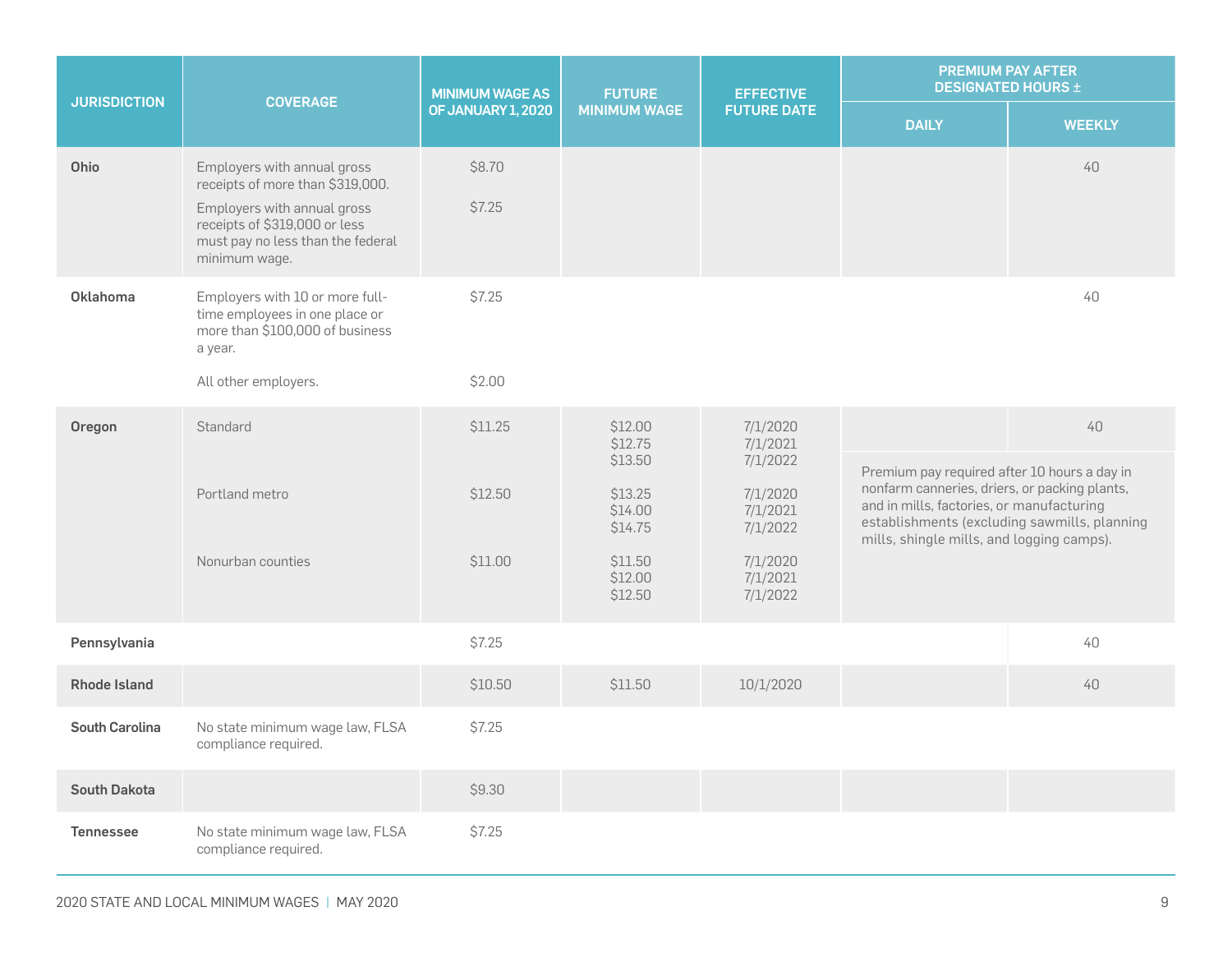| <b>JURISDICTION</b>  | <b>COVERAGE</b>                                                          | <b>MINIMUM WAGE AS</b>                              | <b>FUTURE</b>                             | <b>EFFECTIVE</b><br><b>FUTURE DATE</b>                   |                                                                                                                                                               | <b>PREMIUM PAY AFTER</b><br><b>DESIGNATED HOURS ±</b>                                                                                                |
|----------------------|--------------------------------------------------------------------------|-----------------------------------------------------|-------------------------------------------|----------------------------------------------------------|---------------------------------------------------------------------------------------------------------------------------------------------------------------|------------------------------------------------------------------------------------------------------------------------------------------------------|
|                      |                                                                          | <b>OF JANUARY 1, 2020</b>                           | <b>MINIMUM WAGE</b>                       |                                                          | <b>DAILY</b>                                                                                                                                                  | <b>WEEKLY</b>                                                                                                                                        |
| <b>Texas</b>         | The state law excludes any<br>employment subject to the<br>federal FLSA. | \$7.25                                              |                                           |                                                          |                                                                                                                                                               |                                                                                                                                                      |
| Utah                 | Excludes any employment that is<br>subject to the FLSA.                  | \$7.25                                              |                                           |                                                          |                                                                                                                                                               |                                                                                                                                                      |
| Vermont              | Employers with 2 or more<br>employees.                                   | \$10.96                                             | \$11.75<br>\$12.55                        | 1/1/2021<br>1/1/2022                                     |                                                                                                                                                               | 40                                                                                                                                                   |
|                      |                                                                          |                                                     |                                           |                                                          | application because it exempts numerous types<br>of establishments, such as retail and service;<br>restaurants; and transportation employees to<br>not apply. | The state overtime pay provision has very limited<br>seasonal amusement/recreation; hotels, motels,<br>whom the federal FLSA overtime provision does |
| Virginia             | Employers with 4 or more<br>employees.                                   | \$7.25                                              | \$9.50<br>\$11<br>\$12<br>\$13.50<br>\$15 | 5/1/2021<br>1/1/2022<br>1/1/2023<br>1/1/2025<br>1/1/2026 |                                                                                                                                                               |                                                                                                                                                      |
| Washington           |                                                                          | \$13.50                                             |                                           |                                                          |                                                                                                                                                               | 40                                                                                                                                                   |
| <b>West Virginia</b> | Employers with 6 or more<br>nonexempt employees at<br>one location.      | \$8.75                                              |                                           |                                                          |                                                                                                                                                               | 40                                                                                                                                                   |
| <b>Wisconsin</b>     |                                                                          | \$7.25                                              |                                           |                                                          |                                                                                                                                                               | 40                                                                                                                                                   |
| Wyoming              |                                                                          | \$7.25<br>(\$5.15 if not<br>covered by<br>the FLSA) |                                           |                                                          |                                                                                                                                                               |                                                                                                                                                      |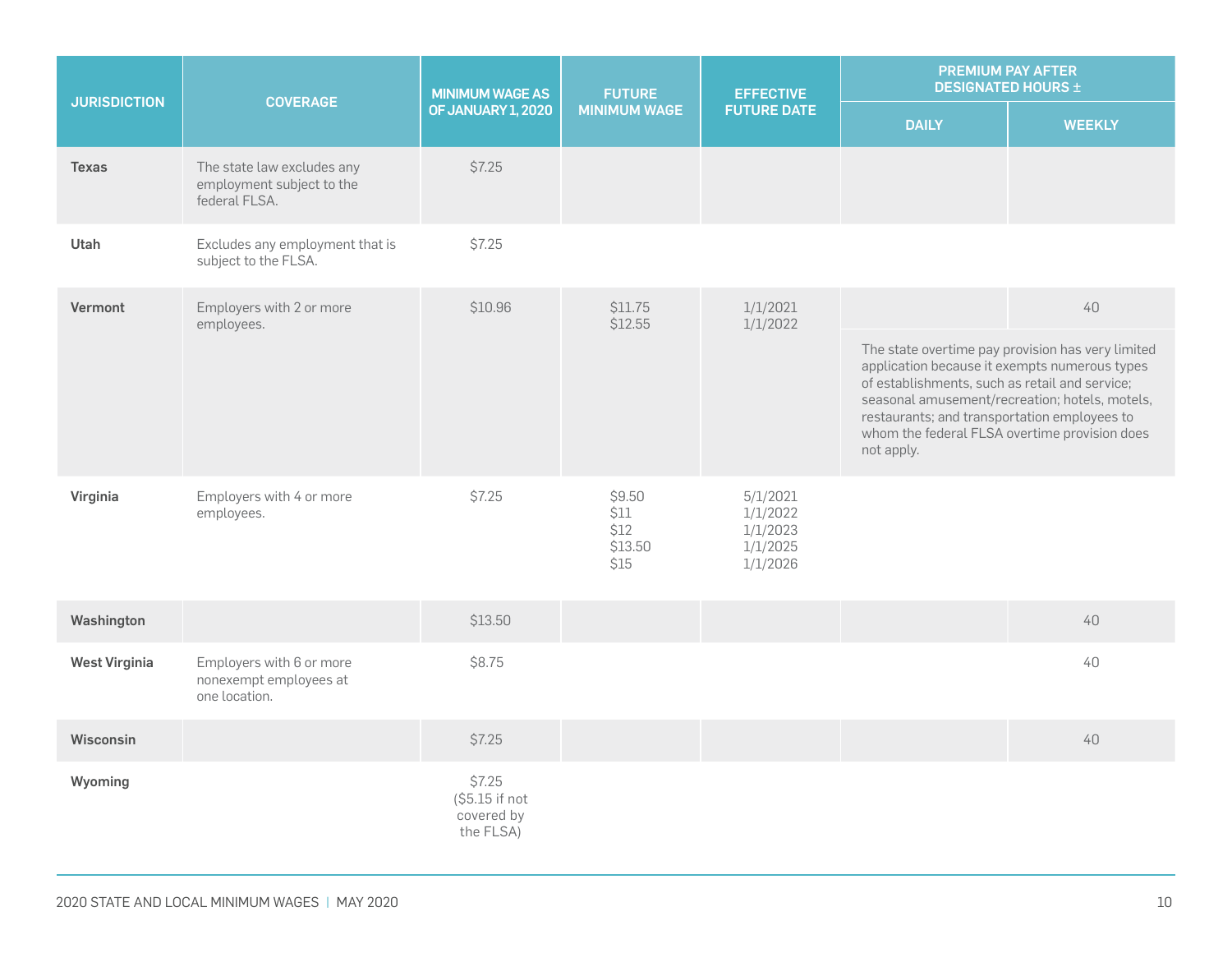## Local Minimum Wage Ordinances

<span id="page-10-0"></span>

| <b>STATE</b> | <b>LOCALITY</b> | <b>COVERAGE</b>                                                                | <b>MINIMUM WAGE AS</b><br>OF JANUARY 1, 2020 | <b>FUTURE</b><br><b>MINIMUM WAGE</b>                                  | <b>EFFECTIVE</b><br><b>FUTURE DATE</b> |
|--------------|-----------------|--------------------------------------------------------------------------------|----------------------------------------------|-----------------------------------------------------------------------|----------------------------------------|
| Arizona      | Flagstaff       | All employers                                                                  | \$13.00                                      | \$15.00 or \$2.00 above state<br>minimum wage, whichever<br>is higher | 1/1/2021                               |
|              |                 |                                                                                |                                              | \$15.50 or \$2.00 above state<br>minimum wage, whichever<br>is higher | 1/1/2022                               |
| California   | Alameda         | All employers                                                                  | \$13.50                                      | \$15.00                                                               | 7/1/2020                               |
|              | Belmont         | All employers                                                                  | \$15.00                                      | \$15.90                                                               | 1/1/2021                               |
|              | Berkeley        | All employers                                                                  | \$15.59                                      |                                                                       |                                        |
|              | Cupertino       | All employers                                                                  | \$15.35                                      |                                                                       |                                        |
|              | Daly City       | All employers                                                                  | \$13.75                                      | \$15.00                                                               | 1/1/2021                               |
|              | El Cerrito      | All employers                                                                  | \$15.37                                      |                                                                       |                                        |
|              | Emeryville      | All employers                                                                  | \$16.30                                      | \$16.42 (estimated)                                                   | 7/1/2020                               |
|              | Fremont         | Employers with 25 or fewer employees                                           | \$11.00                                      | \$13.50                                                               | 7/1/2020                               |
|              |                 |                                                                                |                                              | \$15.00                                                               | 7/1/2021                               |
|              |                 | Employers with 26 or more employees                                            | \$13.50                                      | \$15.00                                                               | 7/1/2020                               |
|              | Long Beach      | Employers that own, operate, or control<br>hotels with 100 or more guest rooms | \$14.97                                      |                                                                       |                                        |
|              |                 | Long Beach Airport and Convention Center<br>concessionaires                    | \$14.72                                      |                                                                       |                                        |
|              | Los Altos       | All employers                                                                  | \$15.40                                      |                                                                       |                                        |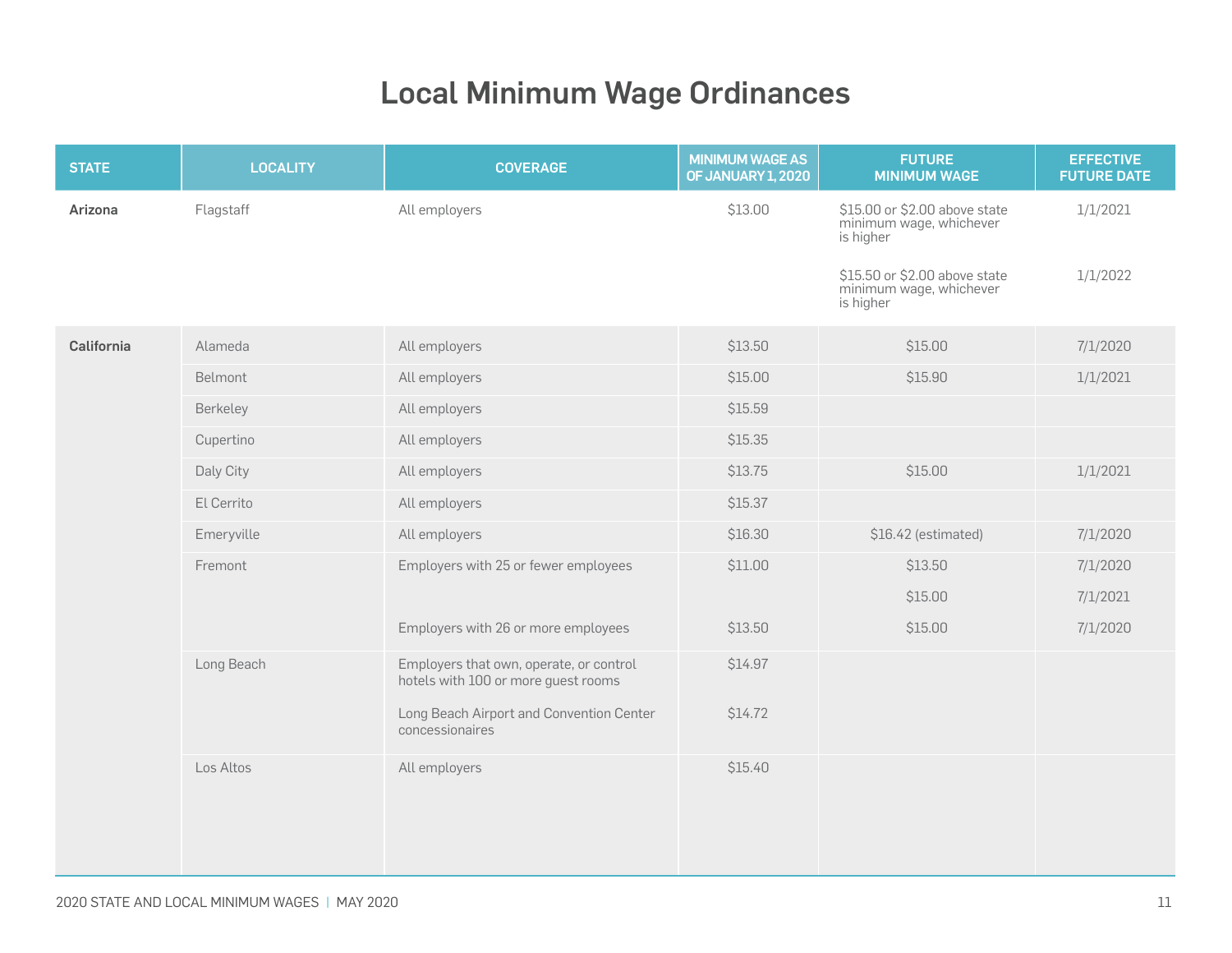| <b>STATE</b>           | <b>LOCALITY</b>        | <b>COVERAGE</b>                                                                                                       | <b>MINIMUM WAGE AS</b><br><b>OF JANUARY 1, 2020</b>     | <b>FUTURE</b><br><b>MINIMUM WAGE</b> | <b>EFFECTIVE</b><br><b>FUTURE DATE</b> |
|------------------------|------------------------|-----------------------------------------------------------------------------------------------------------------------|---------------------------------------------------------|--------------------------------------|----------------------------------------|
| California<br>(cont'd) | Los Angeles City       | General industry employers with 25 or<br>fewer employees                                                              | \$13.25                                                 | \$14.25                              | 7/1/2020                               |
|                        |                        |                                                                                                                       |                                                         | \$15.00                              | 7/1/2021                               |
|                        |                        | General industry employers with 26 or more<br>employees                                                               | \$14.25                                                 | \$15.00                              | 7/1/2020                               |
|                        | Los Angeles County     | Employers with 25 or fewer employees                                                                                  | \$13.25                                                 | \$14.25                              | 7/1/2020                               |
|                        | (unincorporated areas) |                                                                                                                       |                                                         | \$15.00                              | 7/1/2021                               |
|                        |                        | Employers with 26 or more employees                                                                                   | \$14.25                                                 | \$15.00                              | 7/1/2020                               |
|                        | Malibu                 | Employers with 25 or fewer employees                                                                                  | \$13.25                                                 | \$14.25                              | 7/1/2020                               |
|                        |                        |                                                                                                                       |                                                         | \$15.00                              | 7/1/2021                               |
|                        |                        | Employers with 26 or more employees                                                                                   | \$14.25                                                 | \$15.00                              | 7/1/2020                               |
|                        | Menlo Park             | All employers in Menlo Park                                                                                           | \$15.00                                                 | Annual Indexing                      | 1/1/2021                               |
|                        | Milpitas               | All employers                                                                                                         | \$15.00                                                 |                                      |                                        |
|                        | Mountain View          | Employers who are subject to the Mountain<br>View Business License Tax or who maintain<br>a facility in Mountain View | \$16.05                                                 |                                      |                                        |
|                        | Novato                 | All employers                                                                                                         | <b>Business</b><br>with 100+<br>employees:<br>\$13.00   | \$15.00                              | 7/1/2020                               |
|                        |                        |                                                                                                                       | <b>Business</b><br>with 26-99<br>employees:<br>\$13.00  | \$14.00                              | 7/1/2020                               |
|                        |                        |                                                                                                                       | <b>Business</b><br>with $1-25$<br>employees:<br>\$12.00 | \$13.00                              | 7/1/2020                               |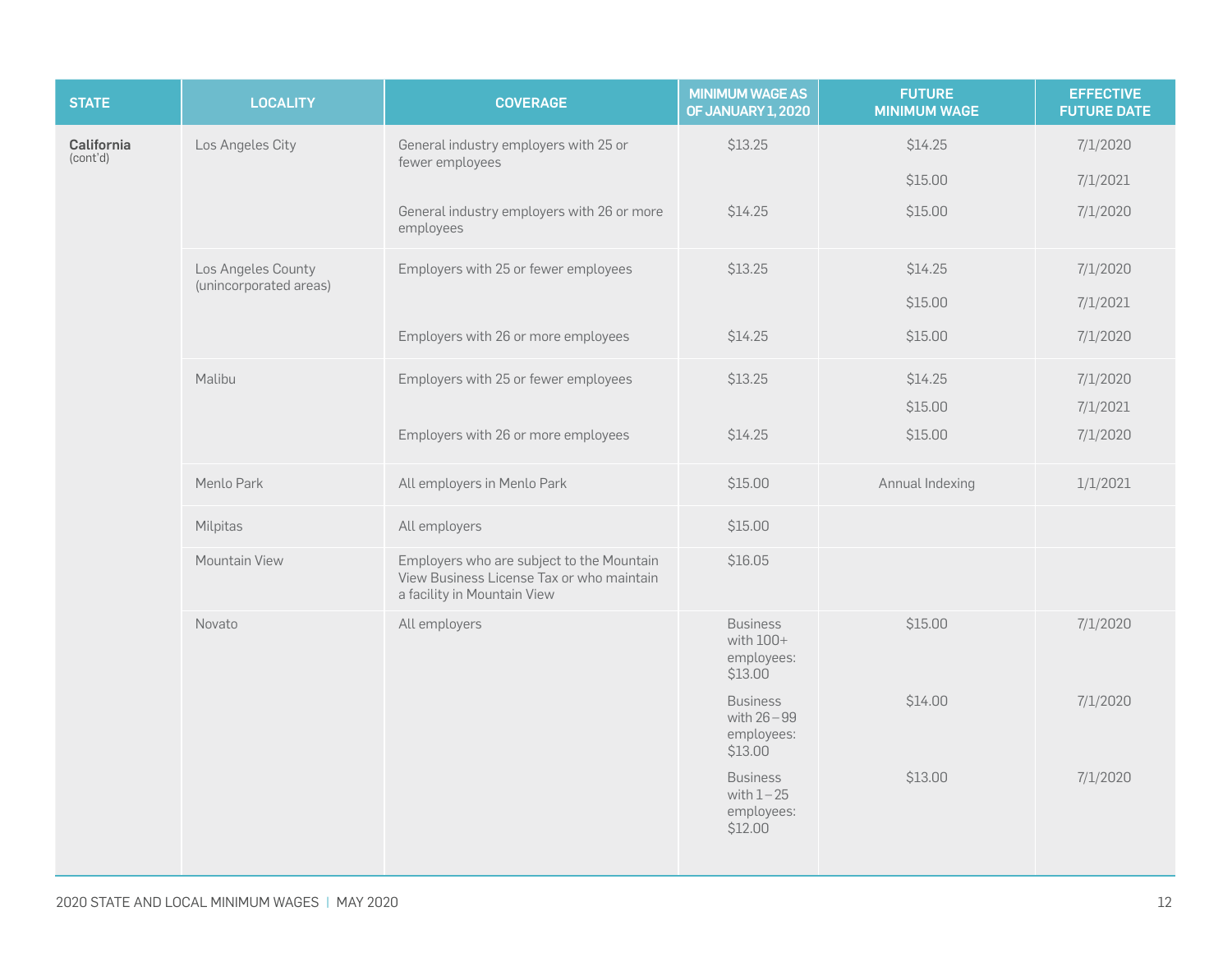| <b>STATE</b>           | <b>LOCALITY</b>  | <b>COVERAGE</b>                                                                 | <b>MINIMUM WAGE AS</b><br><b>OF JANUARY 1, 2020</b>                             | <b>FUTURE</b><br><b>MINIMUM WAGE</b> | <b>EFFECTIVE</b><br><b>FUTURE DATE</b> |
|------------------------|------------------|---------------------------------------------------------------------------------|---------------------------------------------------------------------------------|--------------------------------------|----------------------------------------|
| California<br>(cont'd) | Oakland          | General industry employers                                                      | \$14.14                                                                         |                                      |                                        |
|                        |                  | Employers that own, operate, or control<br>hotels with more than 50 guest rooms | \$15.00<br>with health<br>benefits;<br>\$20.00<br>without<br>health<br>benefits |                                      |                                        |
|                        | Palo Alto        | All employers                                                                   | \$15.40                                                                         |                                      |                                        |
|                        | Pasadena         | Employers with 25 or fewer employees                                            | \$13.25                                                                         | \$14.25<br>\$15.00                   | 7/1/2020<br>7/1/2021                   |
|                        |                  | Employers with 26 or more employees                                             | \$14.25                                                                         | \$15.00                              | 7/1/2020                               |
|                        | Petaluma         | Employers with 25 or fewer employees                                            | \$14.00                                                                         |                                      |                                        |
|                        |                  | Employers with 26 or more employees                                             | \$15.00                                                                         |                                      |                                        |
|                        | Redwood City     | All employers                                                                   | \$15.38                                                                         |                                      |                                        |
|                        | Richmond         | All employers                                                                   | \$15.00                                                                         |                                      |                                        |
|                        | San Diego        | All employers                                                                   | \$13.00                                                                         |                                      |                                        |
|                        | San Francisco    | All employers                                                                   | \$15.59                                                                         |                                      |                                        |
|                        | San Jose         | All employers                                                                   | \$15.25                                                                         |                                      |                                        |
|                        | San Leandro      | All employers                                                                   | \$14.00                                                                         | \$15.00                              | 7/1/2020                               |
|                        | San Mateo        | All employers                                                                   | \$15.38                                                                         |                                      |                                        |
|                        | Santa Clara City | All employers                                                                   | \$15.40                                                                         |                                      |                                        |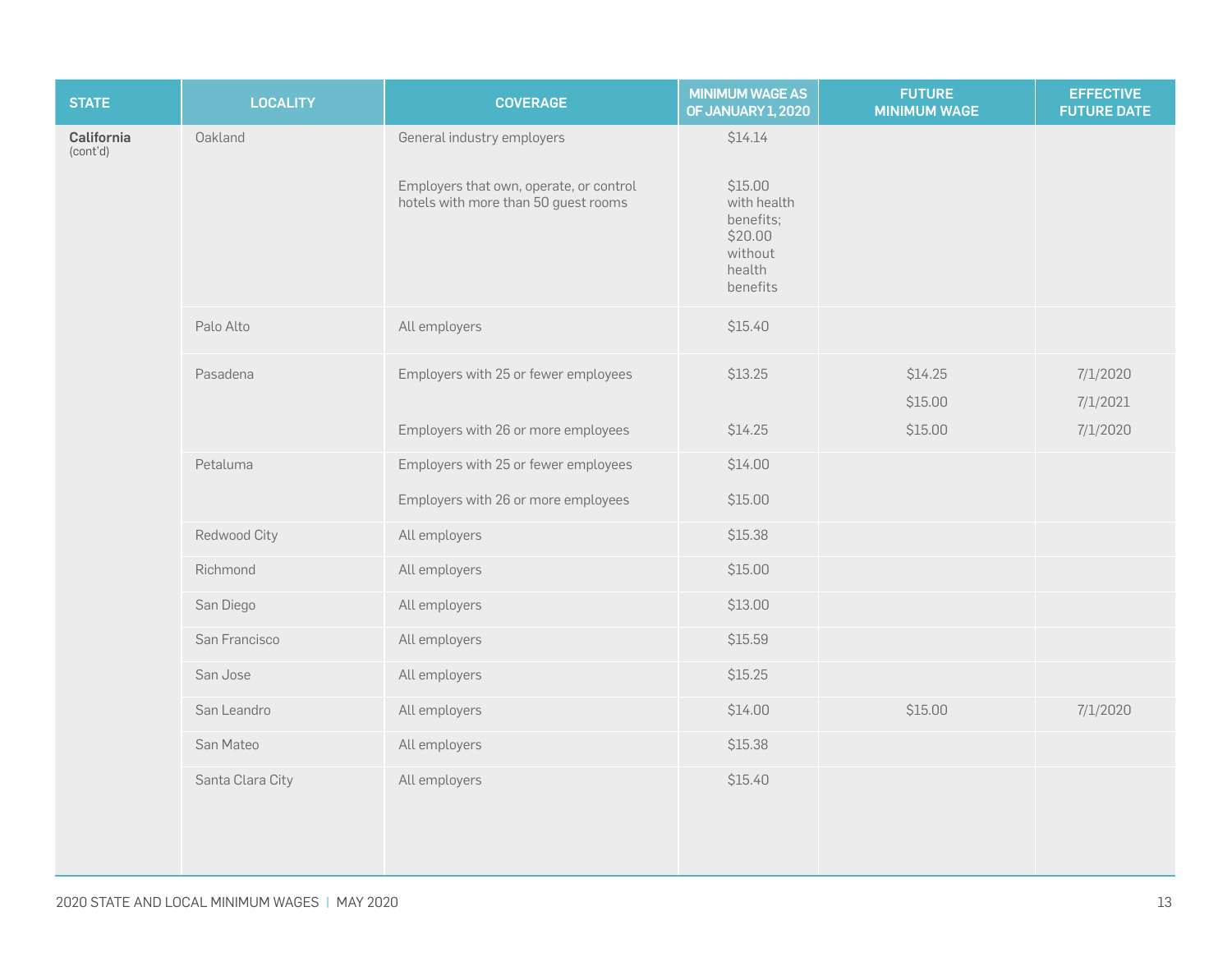| <b>STATE</b>           | <b>LOCALITY</b>     | <b>COVERAGE</b>                                                                                                                                     | <b>MINIMUM WAGE AS</b><br><b>OF JANUARY 1, 2020</b> | <b>FUTURE</b><br><b>MINIMUM WAGE</b>                           | <b>EFFECTIVE</b><br><b>FUTURE DATE</b>                               |
|------------------------|---------------------|-----------------------------------------------------------------------------------------------------------------------------------------------------|-----------------------------------------------------|----------------------------------------------------------------|----------------------------------------------------------------------|
| California<br>(cont'd) | Santa Monica        | General industry employers with 25 or<br>fewer employees<br>General industry employers with 26 or more<br>employees<br>All hotel industry employers | \$13.25<br>\$14.25<br>\$16.63                       | \$14.25<br>\$15.00<br>\$15.00                                  | 7/1/2020<br>7/1/2021<br>7/1/2020                                     |
|                        | Santa Rosa          | Employers with 26 or more employees<br>Employers with fewer than 25 employees                                                                       | N/A<br>N/A                                          | \$15.00<br>\$14.00                                             | 7/1/2021<br>7/1/2021                                                 |
|                        | Sonoma              | Employers with 25 or fewer employees<br>Employers with 26 or more employees                                                                         | \$12.50<br>\$13.50                                  | \$14.00<br>\$15.00<br>\$16.00<br>\$15.00<br>\$16.00<br>\$17.00 | 1/1/2021<br>1/1/2022<br>1/1/2023<br>1/1/2021<br>1/1/2022<br>1/1/2023 |
|                        | South San Francisco | All businesses operating within the<br>geographic boundaries of the City<br>of South San Francisco                                                  | \$15.00                                             | Annual Indexing                                                | 1/1/2021                                                             |
|                        | Sunnyvale           | All employers                                                                                                                                       | <b>TBD</b>                                          |                                                                |                                                                      |
| Colorado               | Denver              | All employers                                                                                                                                       | \$12.85                                             | \$14.77<br>\$15.87                                             | 1/1/2021<br>1/1/2022                                                 |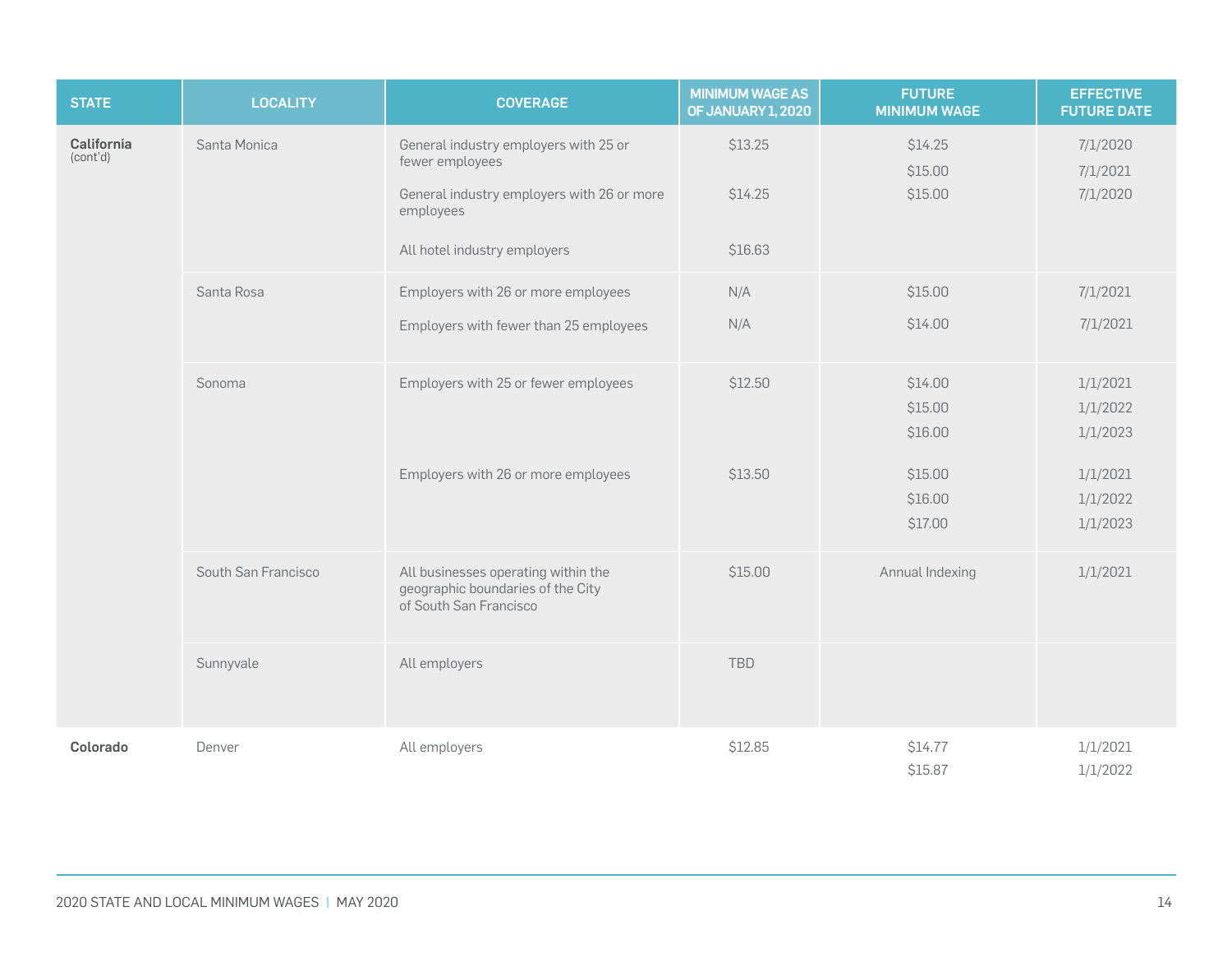| <b>STATE</b>    | <b>LOCALITY</b>        | <b>COVERAGE</b>                      | <b>MINIMUM WAGE AS</b><br>OF JANUARY 1, 2020 | <b>FUTURE</b><br><b>MINIMUM WAGE</b> | <b>EFFECTIVE</b><br><b>FUTURE DATE</b> |
|-----------------|------------------------|--------------------------------------|----------------------------------------------|--------------------------------------|----------------------------------------|
| <b>Illinois</b> | Chicago                | General industry employers           | \$13.00                                      |                                      |                                        |
|                 | Cook County            | All employers                        | \$12.00                                      | \$13.00                              | 7/1/2020                               |
| Maine           | Portland               | All employers                        | \$11.11                                      |                                      |                                        |
| Maryland        | Montgomery County      | Employers with 10 or fewer employees | \$12.50                                      | \$13.00<br>\$13.50                   | 7/1/2020<br>7/1/2021                   |
|                 |                        |                                      |                                              | \$14.00                              | 7/1/2022                               |
|                 |                        |                                      |                                              | \$14.50                              | 7/1/2023                               |
|                 |                        |                                      |                                              | \$15.00                              | 7/1/2024                               |
|                 |                        | Employers with 11 - 50 employees     | \$12.50                                      | \$13.25                              | 7/1/2020                               |
|                 |                        |                                      |                                              | \$14.00                              | 7/1/2021                               |
|                 |                        |                                      |                                              | \$14.50                              | 7/1/2022                               |
|                 |                        |                                      |                                              | \$15.00                              | 7/1/2023                               |
|                 |                        | Employers with 51 or more employees  | \$13.00                                      | \$14.00                              | 7/1/2020                               |
|                 |                        |                                      |                                              | \$15.00                              | 7/1/2021                               |
|                 | Prince George's County | All employers                        | \$11.50                                      | State minimum wage                   | 1/1/2021                               |
|                 |                        |                                      |                                              |                                      |                                        |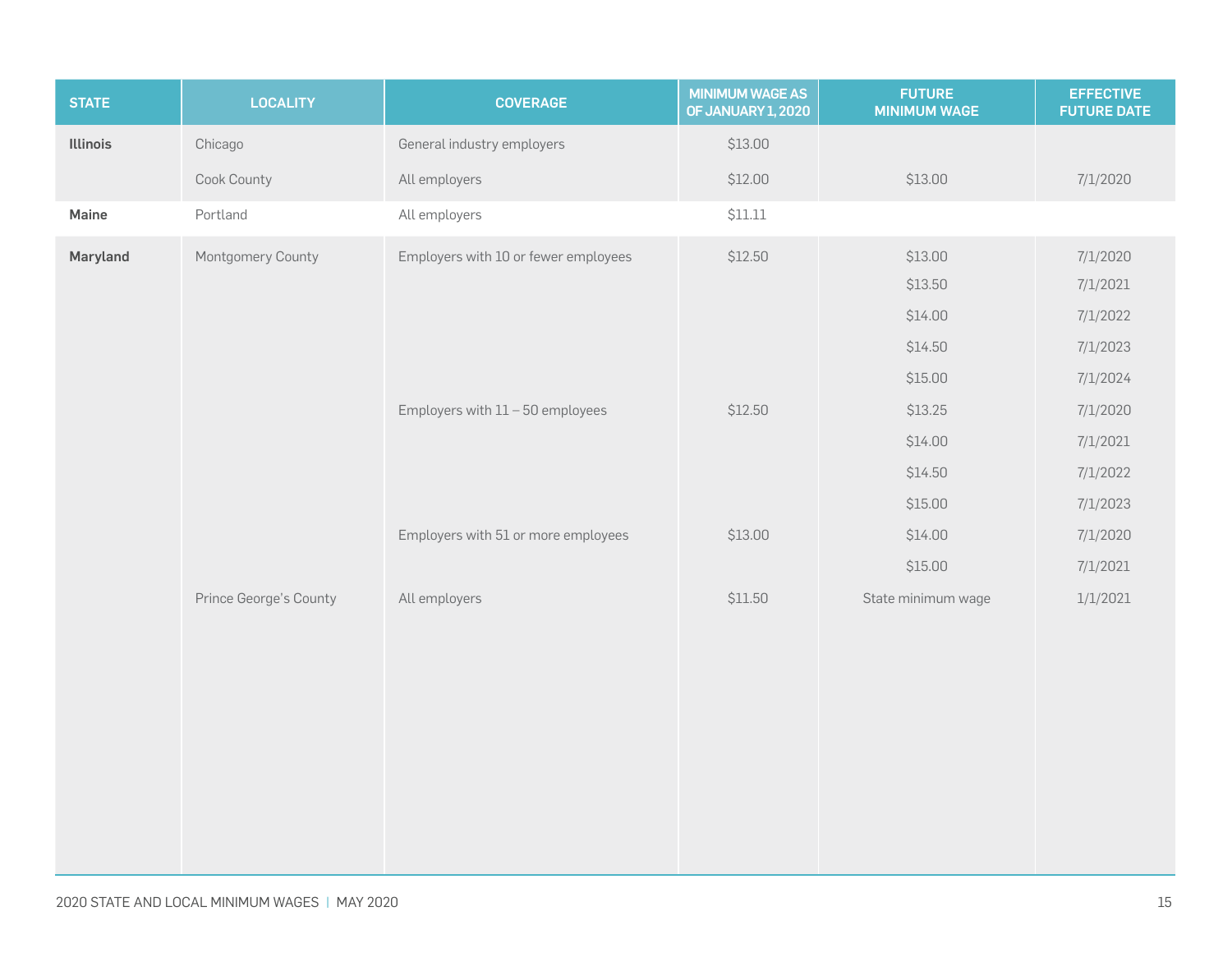| <b>STATE</b> | <b>LOCALITY</b> | <b>COVERAGE</b>                       | <b>MINIMUM WAGE AS</b><br>OF JANUARY 1, 2020 | <b>FUTURE</b><br><b>MINIMUM WAGE</b>           | <b>EFFECTIVE</b><br><b>FUTURE DATE</b> |
|--------------|-----------------|---------------------------------------|----------------------------------------------|------------------------------------------------|----------------------------------------|
| Minnesota    | Minneapolis     | Employers with 100 or fewer employees | \$11.00                                      | \$11.75                                        | 7/1/2020                               |
|              |                 |                                       |                                              | \$12.50                                        | 7/1/2021                               |
|              |                 |                                       |                                              | \$13.50                                        | 7/1/2022                               |
|              |                 |                                       |                                              | \$14.50                                        | 7/1/2023                               |
|              |                 |                                       |                                              | Equal to large employer                        | 7/1/2024                               |
|              |                 | Employers with 101 or more employees  | \$12.25                                      | \$13.25                                        | 7/1/2020                               |
|              |                 |                                       |                                              | \$14.25                                        | 7/1/2021                               |
|              |                 |                                       |                                              | \$15.00                                        | 7/1/2022                               |
|              | St. Paul        | Employers with $1 - 4$ employees      |                                              | \$9.25                                         | 7/1/2020                               |
|              |                 |                                       |                                              | \$10.00                                        | 7/1/2021                               |
|              |                 |                                       |                                              | \$10.75                                        | 7/1/2022                               |
|              |                 |                                       |                                              | \$11.50                                        | 7/1/2023                               |
|              |                 |                                       |                                              | \$12.25                                        | 7/1/2024                               |
|              |                 |                                       |                                              | \$13.25                                        | 7/1/2025                               |
|              |                 |                                       |                                              | \$14.25                                        | 7/1/2026                               |
|              |                 |                                       |                                              | \$15.00                                        | 7/1/2027                               |
|              |                 |                                       |                                              | City rate<br>(determined by director of labor) | 7/1/2028                               |
|              |                 | Employers with $5 - 99$ employees     |                                              | \$10.00                                        | 7/1/2020                               |
|              |                 |                                       |                                              | \$11.00                                        | 7/1/2021                               |
|              |                 |                                       |                                              | \$12.00                                        | 7/1/2022                               |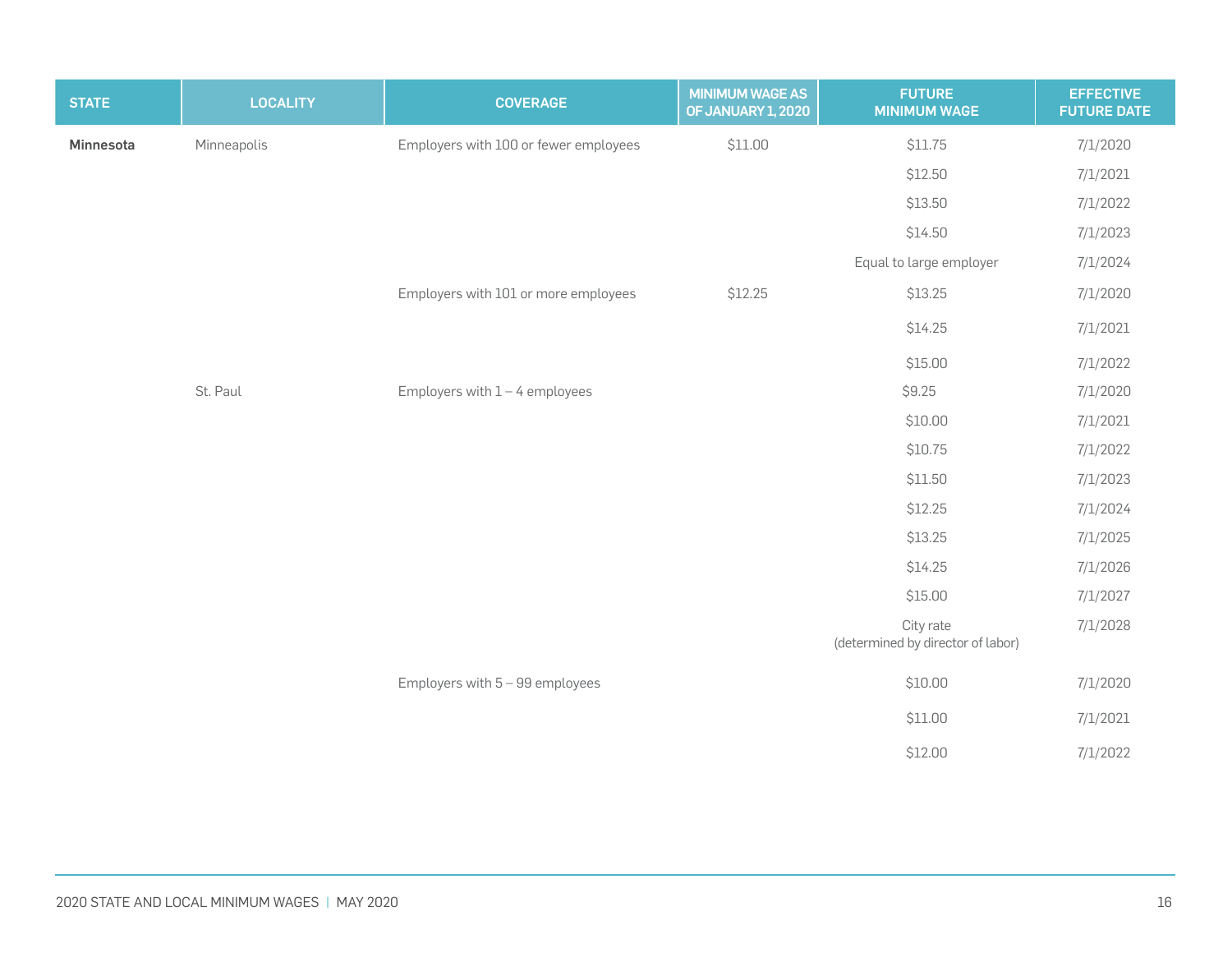| <b>STATE</b>      | <b>LOCALITY</b>                                   | <b>COVERAGE</b>                            | <b>MINIMUM WAGE AS</b><br>OF JANUARY 1, 2020                                                                    | <b>FUTURE</b><br><b>MINIMUM WAGE</b> | <b>EFFECTIVE</b><br><b>FUTURE DATE</b> |
|-------------------|---------------------------------------------------|--------------------------------------------|-----------------------------------------------------------------------------------------------------------------|--------------------------------------|----------------------------------------|
| Minnesota         | St. Paul (cont'd)                                 | Employers with $5 - 99$ employees (cont'd) |                                                                                                                 | \$13.00                              | 7/1/2023                               |
| (cont'd)          |                                                   |                                            |                                                                                                                 | \$14.00                              | 7/1/2024                               |
|                   |                                                   |                                            |                                                                                                                 | \$15.00                              | 7/1/2025                               |
|                   |                                                   |                                            |                                                                                                                 | City rate                            | 1/1/2023                               |
|                   |                                                   | Employers with 100 - 9,999 employees       |                                                                                                                 | \$11.50                              | 7/1/2020                               |
|                   |                                                   |                                            |                                                                                                                 | \$12.50                              | 7/1/2021                               |
|                   |                                                   |                                            |                                                                                                                 | \$13.50                              | 7/1/2022                               |
|                   |                                                   |                                            |                                                                                                                 | \$15.00                              | 7/1/2023                               |
|                   |                                                   |                                            |                                                                                                                 | City rate                            | 7/1/2024                               |
|                   |                                                   | Employers with 10,000 or more employees    | \$12.50                                                                                                         | \$12.50                              | 1/1/2021                               |
|                   |                                                   |                                            |                                                                                                                 | \$15.00                              | 7/1/2022                               |
|                   |                                                   |                                            |                                                                                                                 | City rate                            | 7/1/2023                               |
| <b>New Mexico</b> | Albuquerque                                       | All employers                              | \$8.35 with<br>health or<br>child care<br>benefits;<br>\$9.35<br>without<br>health or<br>child care<br>benefits |                                      |                                        |
|                   | <b>Bernalillo County</b><br>(unincorporated area) | All employers                              | \$9.20                                                                                                          |                                      |                                        |
|                   | Las Cruces                                        | All employers                              | \$10.25                                                                                                         |                                      |                                        |
|                   | Santa Fe (city)                                   | All employers                              | \$11.80                                                                                                         | \$12.10                              | 3/1/2020                               |
|                   | Santa Fe County                                   | All employers                              | \$11.80                                                                                                         |                                      |                                        |
|                   |                                                   |                                            |                                                                                                                 |                                      |                                        |